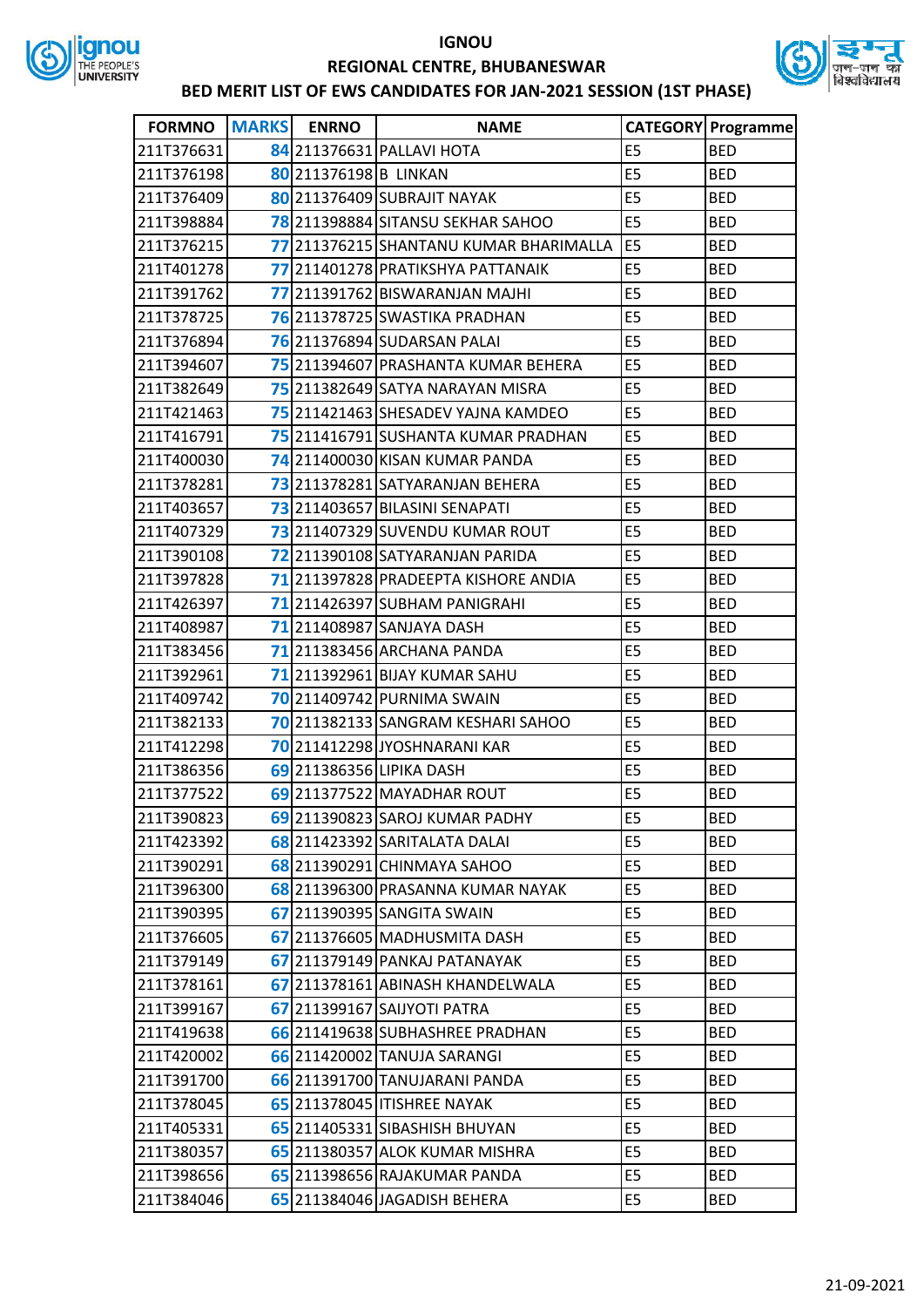



| <b>FORMNO</b> | <b>MARKS</b> | <b>ENRNO</b> | <b>NAME</b>                          | <b>CATEGORY</b>  | Programme  |
|---------------|--------------|--------------|--------------------------------------|------------------|------------|
| 211T414497    |              |              | 82 211414497 LAXMIPRIYA NAYAK        | A1               | <b>BED</b> |
| 211T406914    |              |              | 81 211406914 JAYASHREE BEHERA        | A1               | <b>BED</b> |
| 211T406722    |              |              | 81 211406722 RABINDRA KUMAR ROUL     | D4B              | <b>BED</b> |
| 211T415045    |              |              | 81 211415045 SANTOSH KUMAR PRADHAN   | A1               | <b>BED</b> |
| 211T376635    |              |              | 81 211376635 ANURAG BHUYAN           | A1               | <b>BED</b> |
| 211T398824    |              |              | 80 211398824 GURU PRASAD SAHOO       | A1               | <b>BED</b> |
| 211T402526    |              |              | 80 211402526 PANKAJ KUMAR MOHANTA    | D4B              | <b>BED</b> |
| 211T397485    |              |              | 80 211397485 RABINA JENA             | A1               | <b>BED</b> |
| 211T387595    |              |              | 80 211387595 TAPAN KUMAR BISWAL      | A1               | <b>BED</b> |
| 211T397287    |              |              | 80 211397287 SANGEETA KUMARI PRADHAN | D4B              | <b>BED</b> |
| 211T385516    |              |              | 80 211385516 SIMARANI GHADAI         | A1               | <b>BED</b> |
| 211T406645    |              |              | 79 211406645 NARAYAN PRUSTY          | A1               | <b>BED</b> |
| 211T406646    |              |              | 79211406646 SANJAY KUMAR BISWAL      | A1               | <b>BED</b> |
| 211T428024    |              |              | 79 211428024 SMRUTIREKHA PANDA       | A1               | <b>BED</b> |
| 211T418206    |              |              | 79 211418206 SUBHADRA PATRA          | D4B              | <b>BED</b> |
| 211T414914    |              |              | 79 211414914 SHREYA NEGI             | A1               | <b>BED</b> |
| 211T378441    |              |              | 79 211378441 ASHIS RANJAN PRADHAN    | D <sub>4</sub> B | <b>BED</b> |
| 211T417753    |              |              | 79 211417753 DEBIPRASAD PRADHAN      | D <sub>4</sub> B | <b>BED</b> |
| 211T404226    |              |              | 79 211404226 DAMAYANTI BEHERA        | D4B              | <b>BED</b> |
| 211T400411    |              |              | 78 211400411 YASOBANTA JENA          | D4B              | <b>BED</b> |
| 211T406467    |              |              | 78 211406467 SWASTIKA MOHANTA        | A1               | <b>BED</b> |
| 211T406194    |              |              | 78 211406194 GOBINDA CHANDRA SAHOO   | A1               | <b>BED</b> |
| 211T406648    |              |              | 78 211406648 PRIYADARSHINI TANDI     | <b>B2</b>        | <b>BED</b> |
| 211T409568    |              |              | 78 211409568 PUNAM NAYAK             | D4B              | <b>BED</b> |
| 211T411506    |              |              | 78 211411506 BASANT KUMAR MUDULI     | D <sub>4</sub> B | <b>BED</b> |
| 211T415355    |              |              | 78 211415355 SRUTIKIRTI NAYAK        | A1               | <b>BED</b> |
| 211T386402    |              |              | 78 211386402 PRASANJIT SETHY         | A1               | <b>BED</b> |
| 211T405281    |              |              | 78 211405281 ROSHNY MAHAPATRA        | A1               | <b>BED</b> |
| 211T401872    |              |              | 78 211401872 MADHUSMITA GIRI         | D <sub>4</sub> B | <b>BED</b> |
| 211T412187    |              |              | 77 211412187 ARUNDHATI PARIDA        | D4B              | <b>BED</b> |
| 211T419412    |              |              | 77 211419412 ANIL KUMAR SATAPATHY    | A1               | <b>BED</b> |
| 211T382017    |              |              | 77 211382017 SASMITA SENAPATI        | A1               | <b>BED</b> |
| 211T380262    |              |              | 77 211380262 MOTI RANJAN SAHOO       | Α1               | <b>BED</b> |
| 211T410598    |              |              | 77 211410598 SAURAV KUMAR PATRA      | A1               | <b>BED</b> |
| 211T393990    |              |              | 77 211393990 PADMAJA PADHAN          | D4B              | <b>BED</b> |
| 211T401117    |              |              | <b>77</b> 211401117 SANTOSH DAS      | B2               | <b>BED</b> |
| 211T402781    |              |              | 77 211402781 SURENDRA KUMAR SAHU     | D4B              | <b>BED</b> |
| 211T403650    |              |              | 77 211403650 DEEPDYOTAN BISWAL       | A1               | <b>BED</b> |
| 211T381551    |              |              | 77 211381551 RAMKRUSHNA ACHARYA      | A1               | <b>BED</b> |
| 211T389593    |              |              | 77 211389593 SRADDHANJALI NATH       | D4B              | <b>BED</b> |
| 211T405017    |              |              | 77 211405017 SRADHANJALI JENA        | A1               | <b>BED</b> |
| 211T398994    |              |              | <b>77</b> 211398994 SUJIT PATEL      | D4B              | <b>BED</b> |
| 211T411673    |              |              | 77 211411673 KANHU CHARAN MADALA     | A1               | <b>BED</b> |
| 211T421421    |              |              | 77 211421421 MONALISHA MOHAPATRA     | D4B              | <b>BED</b> |
| 211T377688    |              |              | 77 211377688 SUJIT KUMAR PUROHIT     | A1               | <b>BED</b> |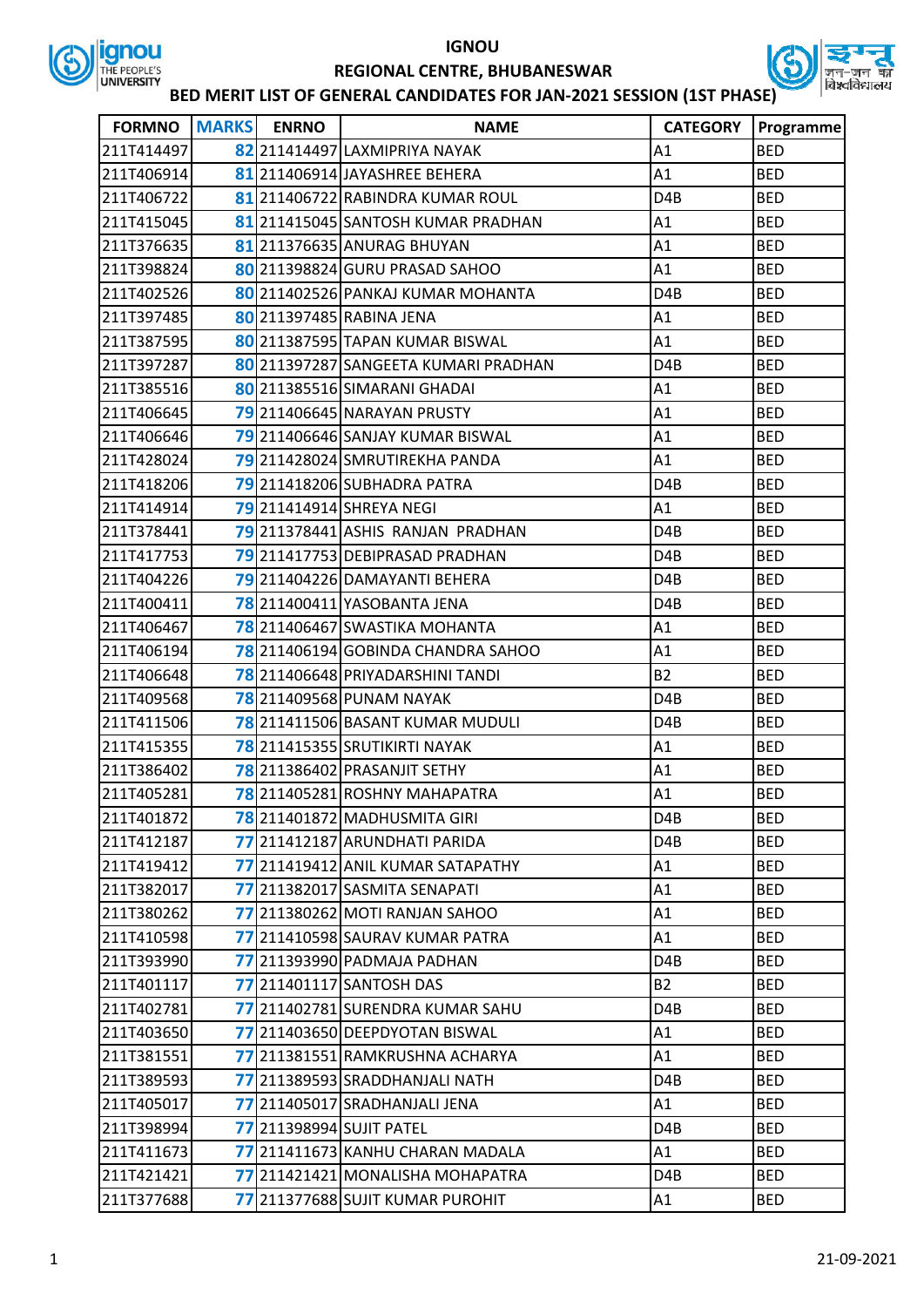



| <b>FORMNO</b> | <b>MARKS</b> | <b>ENRNO</b>          | <b>NAME</b>                             | <b>CATEGORY</b>  | Programme  |
|---------------|--------------|-----------------------|-----------------------------------------|------------------|------------|
| 211T376806    |              |                       | 77 211376806 KISHORI CHARAN MOHANTY     | D <sub>4</sub> B | <b>BED</b> |
| 211T376893    |              |                       | 77 211376893 SANTANU KUMAR RANA         | D <sub>4</sub> B | <b>BED</b> |
| 211T376655    |              |                       | 77 211376655 SAMIR RANJAN MOHANTY       | D <sub>4</sub> B | <b>BED</b> |
| 211T415804    |              |                       | 77 211415804 SOUDAMINEE SAHOO           | D4B              | <b>BED</b> |
| 211T419799    |              |                       | 77 211419799 PRANABA KUMAR SWAIN        | A1               | <b>BED</b> |
| 211T420146    |              |                       | 77 211420146 PANKAJ LOCHAN PRADHAN      | D <sub>4</sub> B | <b>BED</b> |
| 211T385829    |              | 77 211385829 PRIYANKA |                                         | A1               | <b>BED</b> |
| 211T392549    |              |                       | 77 211392549 PRIYABRAT SAR              | A1               | <b>BED</b> |
| 211T396993    |              |                       | 77 211396993 SANTOSH KUMAR PANDA        | D <sub>4</sub> B | <b>BED</b> |
| 211T398268    |              |                       | 76211398268 SAGAR RANJAN MANDAL         | D <sub>4</sub> A | <b>BED</b> |
| 211T414236    |              |                       | 76 211414236 BIMAL KUMAR GIRI           | D <sub>4</sub> B | <b>BED</b> |
| 211T381563    |              |                       | 76 211381563 AMAR KUMAR MAITY           | A1               | <b>BED</b> |
| 211T376303    |              |                       | 76 211376303 DEBASISH MOHANTY           | A1               | <b>BED</b> |
| 211T378454    |              |                       | 76 211378454 CHINMAYEE PANIGRAHI        | A1               | <b>BED</b> |
| 211T391841    |              |                       | 76 211391841 EBHASMITA NAYAK            | A1               | <b>BED</b> |
| 211T387092    |              |                       | 76 211387092 MAHESHWAR PADHAN           | D <sub>4</sub> B | <b>BED</b> |
| 211T403045    |              |                       | <b>76</b> 211403045 TUSHAR KANTA THAYAL | A1               | <b>BED</b> |
| 211T391078    |              |                       | 76 211391078 PRIYABRATA PANDA           | A1               | <b>BED</b> |
| 211T385011    |              |                       | <b>76</b> 211385011 MONALISHA SAHOO     | A1               | <b>BED</b> |
| 211T376487    |              |                       | 76 211376487 SIDHESWAR MALIK            | <b>B2</b>        | <b>BED</b> |
| 211T417893    |              |                       | 76 211417893 JINARANI MISHRA            | A1               | <b>BED</b> |
| 211T378678    |              |                       | 76 211378678 SAROJ KUMAR BEHERA         | D <sub>4</sub> B | <b>BED</b> |
| 211T377710    |              |                       | <b>76</b> 211377710 DIPAK KUMAR SAHOO   | A1               | <b>BED</b> |
| 211T378210    |              |                       | 76211378210 SUBHASMITA MOHANTY          | D <sub>4</sub> B | <b>BED</b> |
| 211T418528    |              |                       | 76 211418528 SUBRAT KUMAR LENKA         | A1               | <b>BED</b> |
| 211T401704    |              |                       | 76 211401704 CHANDAN PADHAN             | A1               | <b>BED</b> |
| 211T398885    |              |                       | <b>76</b> 211398885DILLIP KUMAR SAHOO   | A1               | <b>BED</b> |
| 211T396191    |              |                       | 76 211396191 SONALI SUBHADARSHINI SWAIN | A1               | <b>BED</b> |
| 211T393639    |              |                       | 76 211393639 ANANYA AISWARYA PAL        | D4B              | <b>BED</b> |
| 211T406605    |              |                       | 76 211406605 SITANSHU SHEKHAR KHAMARI   | D <sub>4</sub> B | <b>BED</b> |
| 211T413423    |              |                       | 76 211413423 JITENDRA KUMAR MEHER       | D4B              | <b>BED</b> |
| 211T413917    |              |                       | 76 211413917 AKSHYA SAGAR BEHERA        | A1               | <b>BED</b> |
| 211T406643    |              |                       | <b>76</b> 211406643 KASTURI SAHOO       | D4B              | <b>BED</b> |
| 211T424359    |              |                       | 76 211424359 SINU PRIYADARSINI PANDA    | A1               | <b>BED</b> |
| 211T387503    |              |                       | 76 211387503 BISMAYEE DAS               | A1               | <b>BED</b> |
| 211T397079    |              |                       | 76 211397079 MAMATA PRADHAN             | A1               | <b>BED</b> |
| 211T390593    |              |                       | 76211390593 ALAKA MANJARI OJHA          | A1               | <b>BED</b> |
| 211T380044    |              |                       | <b>76</b> 211380044 MOTILAL MEHER       | D4B              | <b>BED</b> |
| 211T432681    |              |                       | 75 211432681 SOUMYAKANT SAHOO           | A1               | <b>BED</b> |
| 211T378498    |              |                       | 75 211378498 SUBHASMITA MISHRA          | A1               | <b>BED</b> |
| 211T391869    |              |                       | 75 211391869 MANORANJAN SINGHA          | A1               | <b>BED</b> |
| 211T387098    |              |                       | 75 211387098 YASHOBANTA SAHOO           | D4B              | <b>BED</b> |
| 211T402759    |              |                       | 75 211402759 SARASWATI MOHARANA         | D4B              | <b>BED</b> |
| 211T406642    |              |                       | 75 211406642 SUMATI DALABEHERA          | D4B              | <b>BED</b> |
| 211T393071    |              |                       | 75 211393071 SURAJ KUMAR NANDA          | A1               | <b>BED</b> |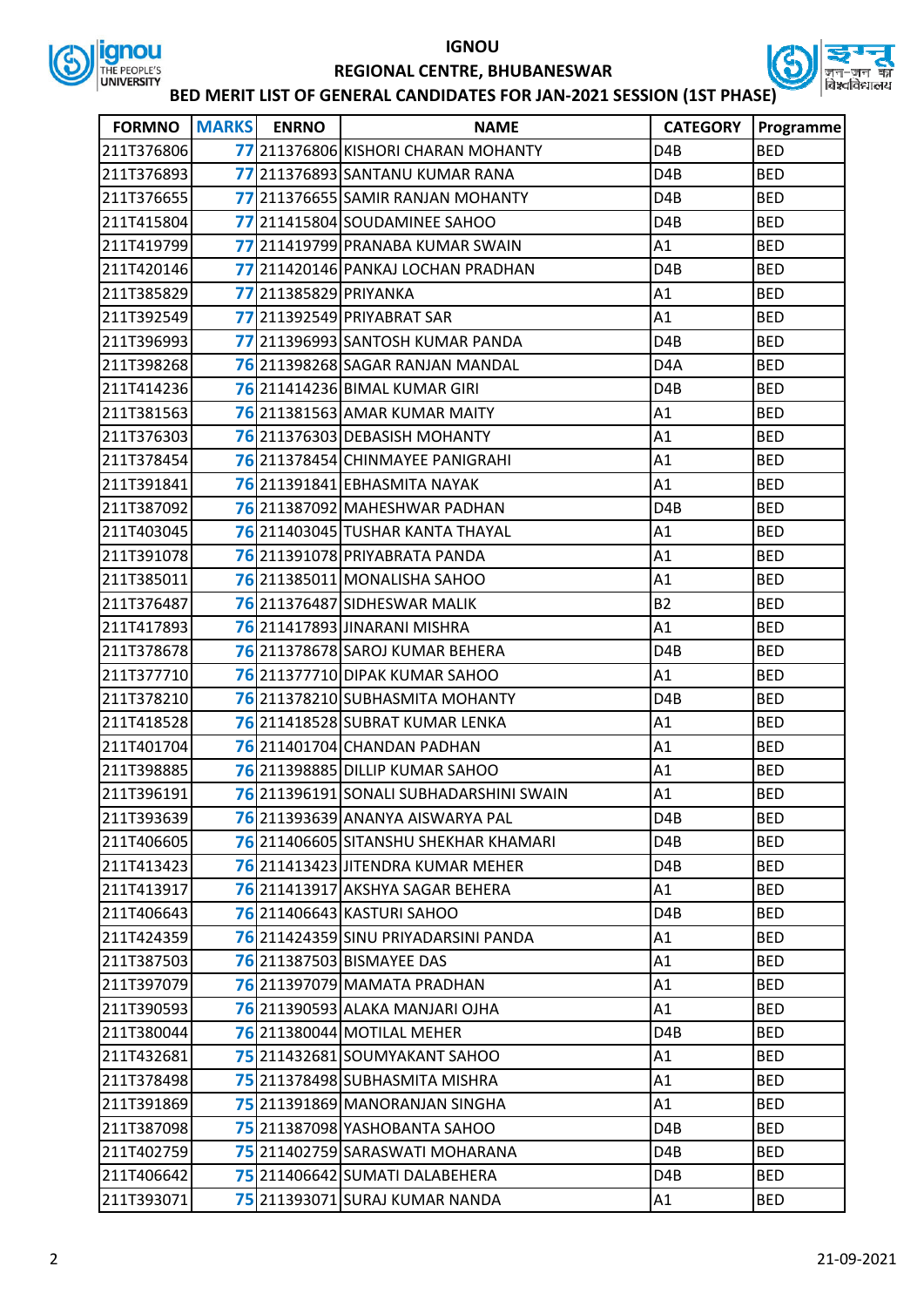



| <b>FORMNO</b> | <b>MARKS</b> | <b>ENRNO</b> | <b>NAME</b>                              | <b>CATEGORY</b>  | Programme  |
|---------------|--------------|--------------|------------------------------------------|------------------|------------|
| 211T400631    |              |              | 75211400631JAYKRUSHNA MAJHI              | A1               | <b>BED</b> |
| 211T377054    |              |              | 75 211377054 BINOD BIHARI PUTI           | A1               | <b>BED</b> |
| 211T378207    |              |              | 75 211378207 SASMITA MAITY               | A1               | <b>BED</b> |
| 211T381910    |              |              | 75 211381910 POOJA PAIKRAY               | D <sub>4</sub> B | <b>BED</b> |
| 211T414498    |              |              | 75 211414498 SIPRA PANDA                 | A1               | <b>BED</b> |
| 211T411383    |              |              | 75 211411383 GAYATRI SATAPATHY           | A1               | <b>BED</b> |
| 211T378568    |              |              | 75 211378568 DEBASIS DALABEHERA          | A1               | <b>BED</b> |
| 211T409156    |              |              | 75 211409156 TAPAS NANDINI PALEI         | D <sub>4</sub> B | <b>BED</b> |
| 211T414960    |              |              | 75 211414960 JOGAMAYEE GEJO              | D <sub>4</sub> B | <b>BED</b> |
| 211T414550    |              |              | 74 211414550 SUBHALAXMI ROUL             | D4B              | <b>BED</b> |
| 211T381451    |              |              | 74 211381451 BIJAY KUMAR BEHERA          | A1               | <b>BED</b> |
| 211T385814    |              |              | 74 211385814 DEBADATTA MISHRA            | A1               | <b>BED</b> |
| 211T417217    |              |              | 74 211417217 PRABHUDAYAL PATTANAYAK      | D4B              | <b>BED</b> |
| 211T406647    |              |              | 74 211406647 LAXMIPRIYA PANDA            | A1               | <b>BED</b> |
| 211T387099    |              |              | 74 211387099 SOUMYARANJAN KAR            | A1               | <b>BED</b> |
| 211T382040    |              |              | 74 211382040 PRAVASINI PANDA             | A1               | <b>BED</b> |
| 211T421439    |              |              | 74 211421439 ANJALI BEHERA               | D <sub>4</sub> A | <b>BED</b> |
| 211T377687    |              |              | 74211377687 SWORNAPRAVA ROUL             | A1               | <b>BED</b> |
| 211T407299    |              |              | 74 211407299 BISWESWAR PAHI              | A1               | <b>BED</b> |
| 211T376441    |              |              | 74 211376441 PARAMBRAHAMA PANDA          | A1               | <b>BED</b> |
| 211T419588    |              |              | 74 211419588 SUDIPA RANI BISWAL          | A1               | <b>BED</b> |
| 211T390449    |              |              | 74 211390449 GIRIJASANKAR SAHU           | A1               | <b>BED</b> |
| 211T402432    |              |              | 74 211402432 NAROTTAM DAS                | D <sub>4</sub> B | <b>BED</b> |
| 211T402431    |              |              | 74 211402431 SOUBHAGYA KESHARI BISWAL    | A1               | <b>BED</b> |
| 211T411579    |              |              | 74 211411579 NANDAN MAHAPATRA            | D <sub>4</sub> B | <b>BED</b> |
| 211T413088    |              |              | 74 211413088 PRIYANKA MISHRA             | A1               | <b>BED</b> |
| 211T394527    |              |              | 74 211394527 SUSANTA KUMAR SAHOO         | D <sub>4</sub> B | <b>BED</b> |
| 211T416743    |              |              | 74 211416743 SMRUTI PRAGYAN PARIDA       | A1               | <b>BED</b> |
| 211T411460    |              |              | 74 211411460 GANESH CHANDRA PRADHAN      | D4B              | <b>BED</b> |
| 211T401766    |              |              | 74 211401766 SASWATI SAHU                | A1               | <b>BED</b> |
| 211T415642    |              |              | 74 211415642 LIPIKA MAHARANA             | A1               | <b>BED</b> |
| 211T403987    |              |              | 74 211403987 SWATI SWAGATIKA             | A1               | <b>BED</b> |
| 211T399342    |              |              | <b>74</b> 211399342 NIBEDITA SAHU        | D4B              | BED        |
| 211T402589    |              |              | 74 211402589 TUSHARKANTA SAMAL           | A1               | <b>BED</b> |
| 211T401377    |              |              | <b>74</b> 211401377 ANITA SAHOO          | D4B              | <b>BED</b> |
| 211T383106    |              |              | 74 211383106 PRUTHIRAJ DEBATA            | D4B              | <b>BED</b> |
| 211T408576    |              |              | 74 211408576 BHAGYASHREE MOHANTA         | D <sub>4</sub> B | <b>BED</b> |
| 211T408950    |              |              | 73 211408950 MAHIMA PRAKASHA SAHOO       | D4B              | <b>BED</b> |
| 211T421703    |              |              | 73 211421703 CHANDAN PANIGRAHY           | A1               | <b>BED</b> |
| 211T378731    |              |              | 73 211378731 ALOK RANJAN MOHANTY         | A1               | BED        |
| 211T390470    |              |              | 73 211390470 NARMADA PRIYADARSHINI PATRA | A1               | <b>BED</b> |
| 211T408472    |              |              | 73211408472 SWAYAMPRABHA PRADHAN         | D4B              | <b>BED</b> |
| 211T408449    |              |              | 73 211408449 ABINASH PRADHAN             | D4B              | <b>BED</b> |
| 211T413855    |              |              | 73 211413855 PRIYADARSINI BEHERA         | A1               | <b>BED</b> |
| 211T421709    |              |              | 73 211421709 JYOTI REKHA BEHERA          | A1               | BED        |
|               |              |              |                                          |                  |            |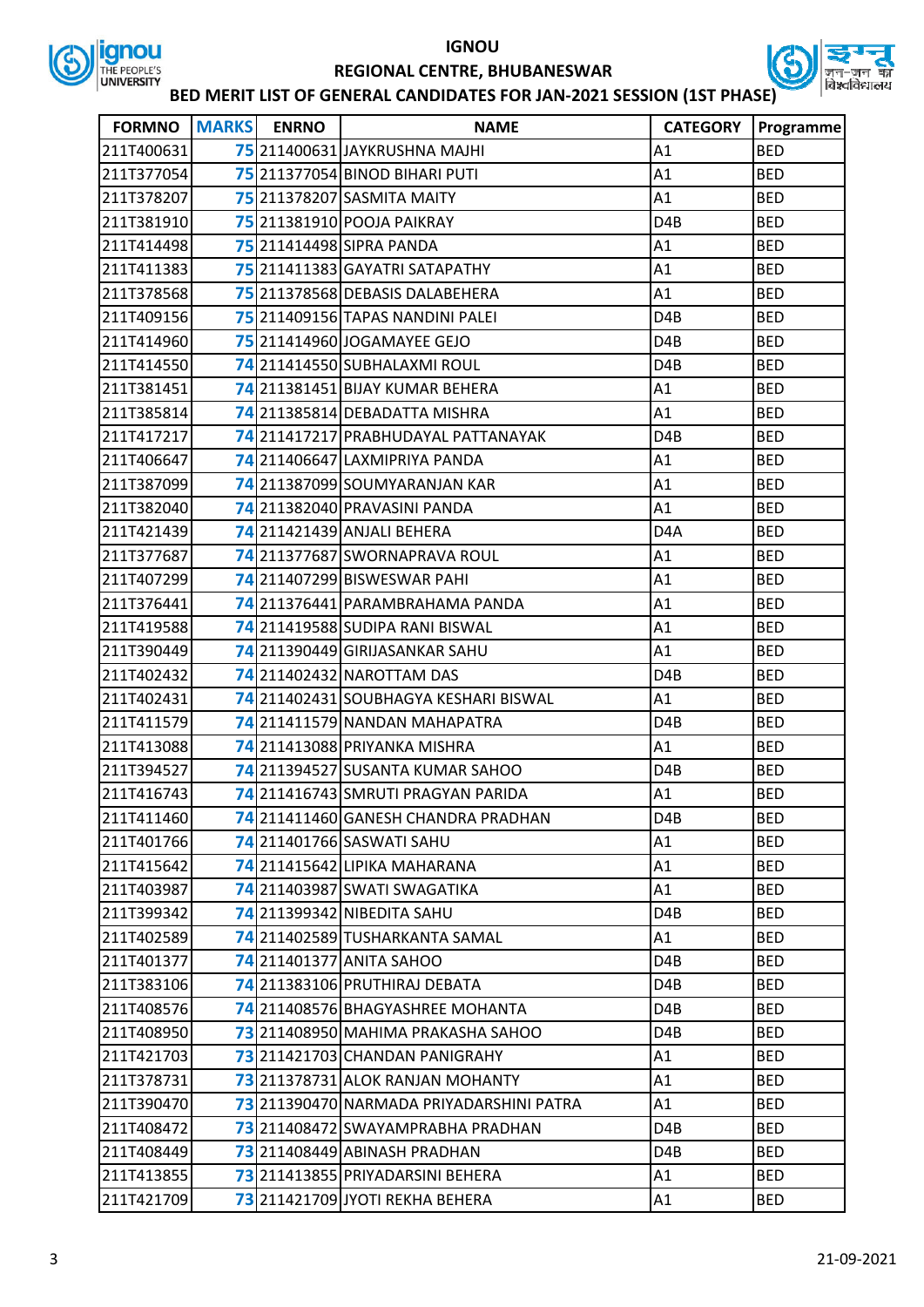



| <b>FORMNO</b> | <b>MARKS</b> | <b>ENRNO</b>      | <b>NAME</b>                                   | <b>CATEGORY</b>  | Programme  |
|---------------|--------------|-------------------|-----------------------------------------------|------------------|------------|
| 211T415498    |              |                   | 73 211415498 SUMIT KUMAR MAHAPATRA            | A1               | <b>BED</b> |
| 211T377984    |              |                   | 73 211377984 RASHMITA BEHERA                  | A1               | <b>BED</b> |
| 211T402471    |              |                   | 73 211402471 PANCHANAN BARIK                  | D <sub>4</sub> B | <b>BED</b> |
| 211T385471    |              |                   | 73211385471 PRIYARANJAN MOHAPATRA             | A1               | <b>BED</b> |
| 211T402929    |              |                   | 73 211402929 MONALI HARICHANDAN               | A1               | <b>BED</b> |
| 211T420110    |              |                   | 73 211420110 PADMAJA SWAIN                    | A1               | <b>BED</b> |
| 211T385937    |              |                   | 73 211385937 ARCHANA BISHOYI                  | D <sub>4</sub> B | <b>BED</b> |
| 211T386302    |              |                   | 73211386302 AKHYAYA KUMAR NAYAK               | D <sub>4</sub> B | <b>BED</b> |
| 211T400875    |              |                   | <b>73</b> 211400875 SAISMITA PATRA            | D <sub>4</sub> B | <b>BED</b> |
| 211T400373    |              |                   | 73 211400373 ANUP KUMAR PRADHAN               | A1               | <b>BED</b> |
| 211T395094    |              |                   | 73 211395094 NALINI KANTA MOHANTA             | D <sub>4</sub> B | <b>BED</b> |
| 211T402043    |              |                   | 73 211402043 SAMBHU KARJEE                    | D <sub>4</sub> B | <b>BED</b> |
| 211T398338    |              |                   | 73211398338 MASHRITASUDHA PATRA               | D <sub>4</sub> B | <b>BED</b> |
| 211T404660    |              |                   | 73 211404660 A SANDHYARANI DORA               | A1               | <b>BED</b> |
| 211T396146    |              |                   | 73 211396146 SANJULATA MAHANTA                | D <sub>4</sub> B | <b>BED</b> |
| 211T395850    |              |                   | 73211395850 SUBHASHREE ATIBUDHI               | D <sub>4</sub> B | <b>BED</b> |
| 211T395830    |              |                   | 73 211395830 ROJALIN SAHOO                    | D <sub>4</sub> A | <b>BED</b> |
| 211T395831    |              |                   | <b>73</b> 211395831 SULATA PATI               | A1               | <b>BED</b> |
| 211T413448    |              |                   | 73 211413448 SUBHASHREE SAHU                  | D <sub>4</sub> B | <b>BED</b> |
| 211T376270    |              |                   | 73 211376270 SAGARIKA SAHU                    | D4B              | <b>BED</b> |
| 211T388758    |              |                   | 73 211388758 LIPIKA RANI SAHU                 | A1               | <b>BED</b> |
| 211T384738    |              |                   | 73 211384738 PRIYANKA DAS                     | A1               | <b>BED</b> |
| 211T409823    |              |                   | 73 211409823 SIBANANDA PRADHAN                | A1               | <b>BED</b> |
| 211T408159    |              |                   | 73 211408159 SONALI GAUTAM                    | A1               | <b>BED</b> |
| 211T398687    |              |                   | 73 211398687 DEBASIS MAHAPATRA                | A1               | <b>BED</b> |
| 211T378284    |              |                   | 73 211378284 ACHYUTA PRASAD BEHERA            | D <sub>4</sub> B | <b>BED</b> |
| 211T417410    |              | 73 211417410 SONU |                                               | A1               | <b>BED</b> |
| 211T420511    |              |                   | 73 211420511 SUSHIL KUMAR MOHAPATRA           | A1               | <b>BED</b> |
| 211T376257    |              |                   | 73 211376257 PURNIMA MOHANTY                  | A1               | <b>BED</b> |
| 211T383568    |              |                   | 73 211383568 DIPTIRANJAN RANA                 | D <sub>4</sub> B | <b>BED</b> |
| 211T386326    |              |                   | 73 211386326 RANJAN SAHU                      | D4B              | <b>BED</b> |
| 211T394811    |              |                   | 72 211394811 PRIYANKA PRIYADARSINI NAYAK      | D4B              | <b>BED</b> |
| 211T411254    |              |                   | 72 211411254 RASMITA MAHARANA                 | A1               | <b>BED</b> |
| 211T411114    |              |                   | <b>72</b> 211411114 BARSHA NAYAK              | D <sub>4</sub> B | <b>BED</b> |
| 211T377690    |              |                   | 72 211377690 NARENDRA KARNA                   | D4B              | <b>BED</b> |
| 211T395307    |              |                   | <b>72</b> 211395307 MINAKSHI SAHOO            | A1               | <b>BED</b> |
| 211T404769    |              |                   | 72 211404769 SURAJ KUMAR BISI                 | D4A              | <b>BED</b> |
| 211T395935    |              |                   | 72 211395935 NANIGOPAL JENA                   | A1               | <b>BED</b> |
| 211T414337    |              |                   | <b>72</b> 211414337 SUMITRA SAHU              | D4B              | <b>BED</b> |
| 211T405562    |              |                   | 72 211405562 SUSHANTA KUMAR NAYAK             | A1               | <b>BED</b> |
| 211T405720    |              |                   | <b>72</b> 211405720 MONIKA SWAIN              | A1               | <b>BED</b> |
| 211T396358    |              |                   | 72 211396358 PRAJNAPARAMITA SATAPATHY         | A1               | <b>BED</b> |
| 211T402040    |              |                   | <b>72</b> 211402040 SOUBHAGYA LAXMI CHAUDHURY | A1               | <b>BED</b> |
| 211T402040    |              |                   | 72 211396840 BIKRAM MAHARANA                  | D4B              | <b>BED</b> |
| 211T381795    |              |                   | 72 211381795 BIJAY KUMAR MOHANTA              | D4B              | <b>BED</b> |